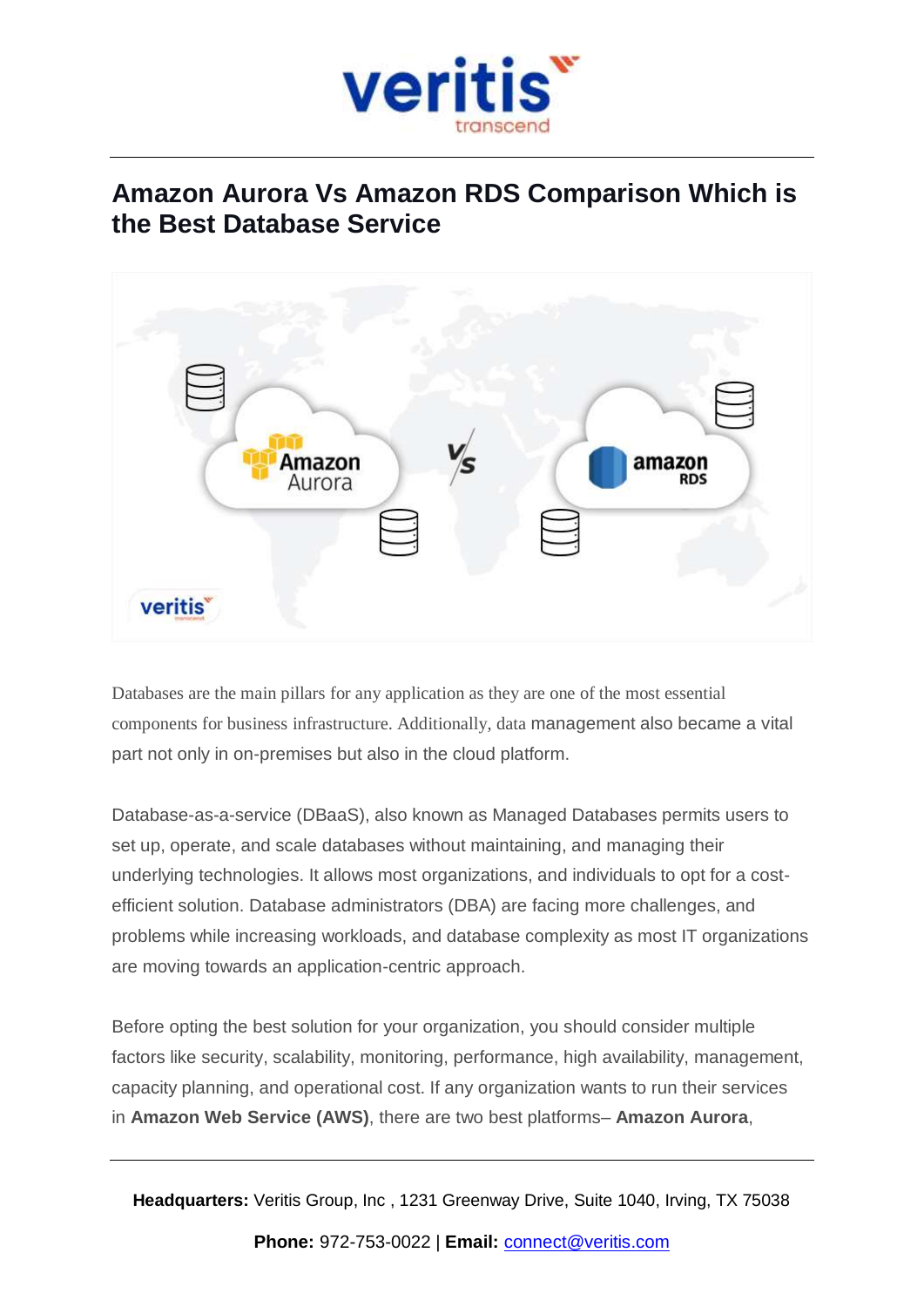and **Amazon RDS**. Both the services provide multiple options to assist in database administration.

#### **Useful Link: [MongoDB Vs RDBMS: Comparing the Big 2 Database Services](https://www.veritis.com/blog/mongodb-vs-rdbms-comparing-the-big-2-database-services/)**

**This blog post will focus on Amazon Aurora, Amazon RDS, and a comparison between them.**

## **Amazon Aurora**



Amazon Aurora is a cutting-edge relational database service, created, and offered by AWS in 2014. Amazon designed Aurora to work in conjunction with MySQL 5.6, and PostgreSQL, built for the cloud [service.](https://www.veritis.com/solutions/cloud/) Aurora delivers five times better performance than MySQL and 3 times better performance than PostgreSQL with the reliability, security, and availability of high-end commercial databases at one-tenth price.

In addition, when Aurora syncs with MySQL, and PostgreSQL, it offers a bunch of special features like security, durability, migration, and many more to the list. Moreover, it stunts maintenance costs without cutting corners on performance.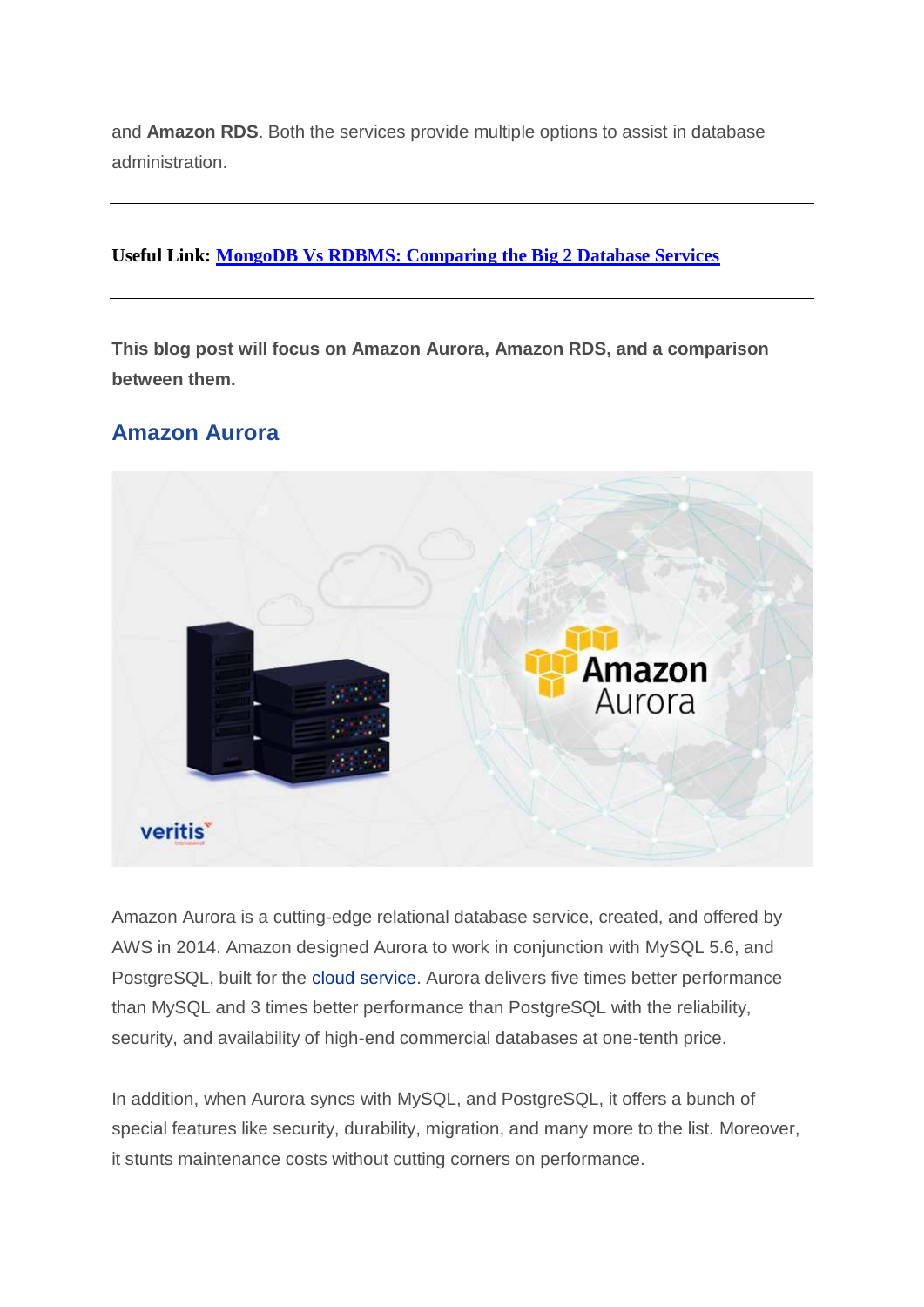

AWS Aurora, without your intervention, allocates database storage volume in 10 GB logical blocks, also known as the Protection group. The data available in the protection group is reproduced across six storage nodes which are automatically allocated across three separate availability zones (AZs) in the Amazon Aurora cluster. If data fails in one AZ, then it aims to recover data in another AZ.

When you create a cluster, it automatically consumes data. If data increases, and exceeds its storage capacity, the service engine seamlessly expands its volume to meet the requirement, and it auto-scales all the way up to 64 TB.

### **Aurora Database Cluster**

This database engine consists of multiple DB instances, and a cluster volume that primarily aims to hold the data for the DB instances. Aurora is a virtual database storage volume that spans various Availability Zones into a single AWS region, and houses a copy of the DB cluster data.

This is all about that your DB cluster can permit a failure of Availability Zone without having any interruption of services, and any loss of data. Here, we have 2 types of Aurora DB instances – Primary DB instance, and Aurora Replica.

#### **Primary DB Instance**

This instance is responsible for performing all data input modifications (read and write operations) to the cluster volume. Every cluster in this database consists of at least one primary DB instance.

**Headquarters:** Veritis Group, Inc , 1231 Greenway Drive, Suite 1040, Irving, TX 75038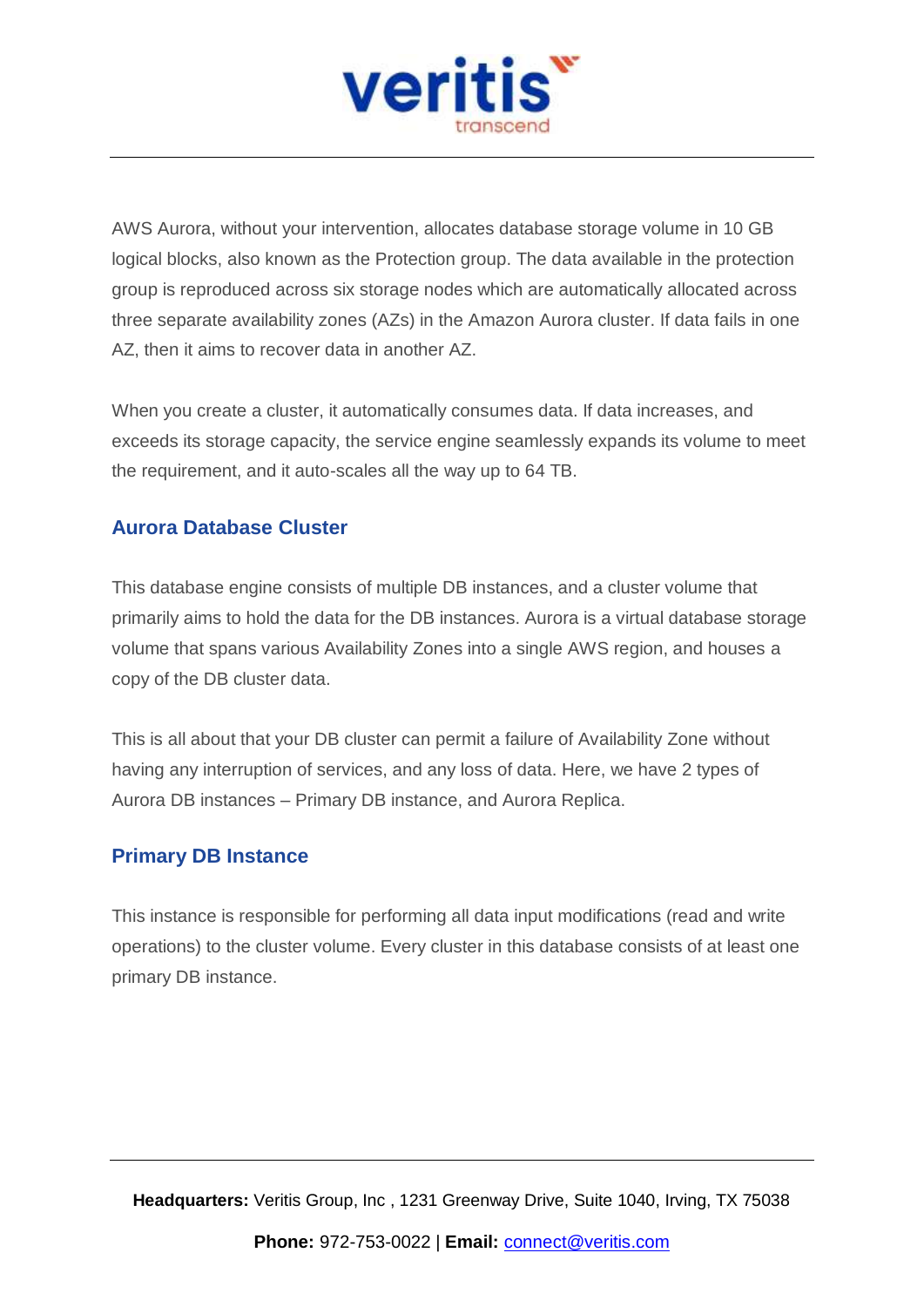## **Aurora Replica**

Replica only supports read operations, and joins to the same data cluster as the primary DB instance connects. Each DB cluster can support up to 15 Aurora replicas, and these replicas can distribute across the Availability Zones that a DB cluster spans across the AWS region.

Aurora Replica has mainly two purposes – You can raise queries to them to remove the only read operations for your application. It also helps to increase availability. If the writer DB instance is failed and is unavailable in a single master cluster, then the failover mechanism (Aurora) automatically approaches and replaces a new writer DB instance.

All DB instances can perform read/write operations in the Aurora multi-master cluster. Especially, in this particular case, Aurora Replica doesn't apply to a primary instance's notions, and it is used for multiple read-only.

#### **Useful Link: [Principles that every CIO needs to Adopt for DevOps Acceleration](https://www.veritis.com/blog/principles-that-every-chief-information-officer-cio-needs-to-adopt-for-devops-acceleration/)**

# **Aurora Features**

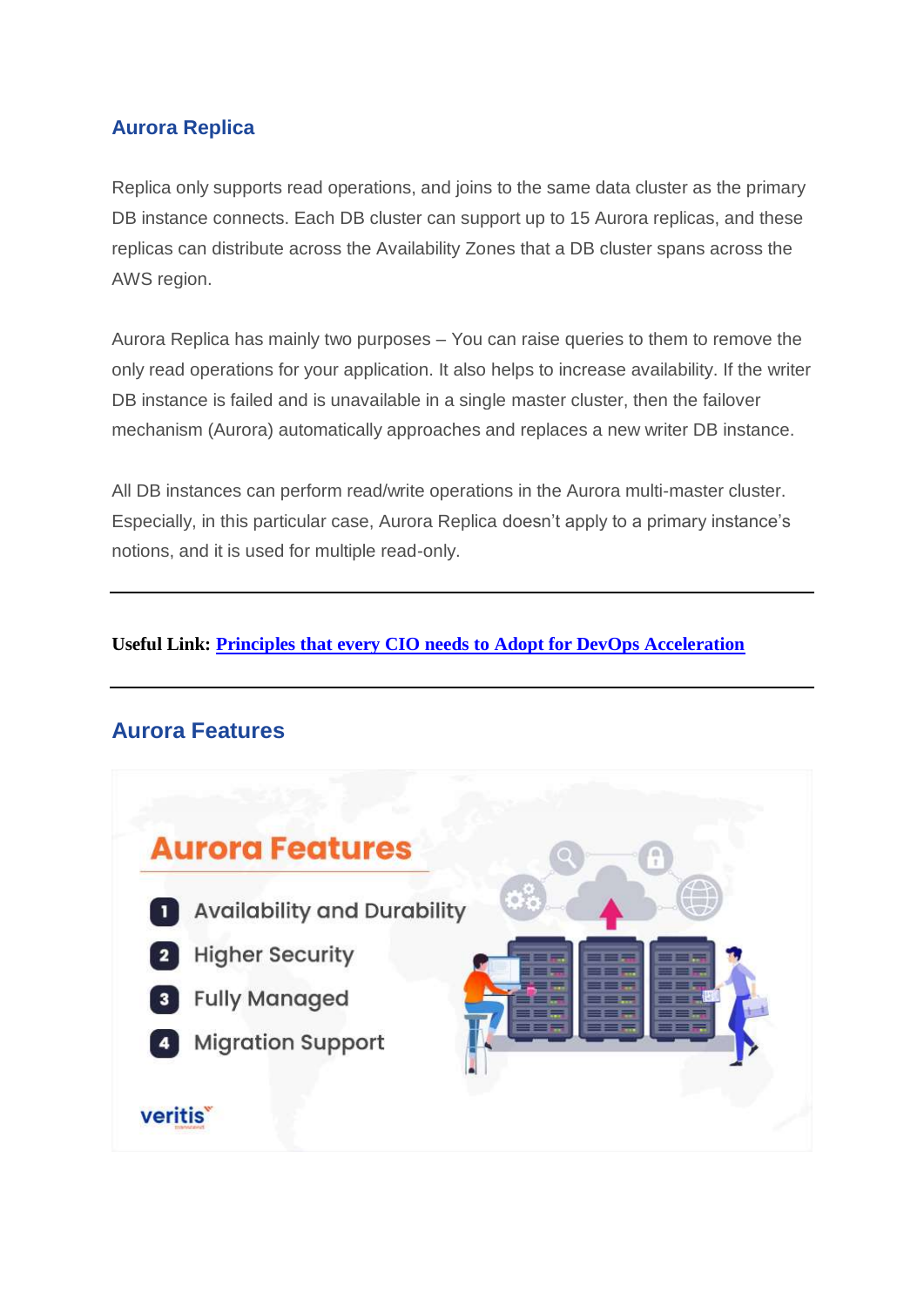

#### **a) Availability and Durability**

AWS Aurora offers a feature of self-healing, and fault-tolerant storage built for the cloud. It is designed to provide an excellent availability of 99.99%, and the cloud storage replicates six copies of your data that can be created in each across three Availability Zones. Furthermore, due to the safety purpose of storage failure, it continuously backs up the data to Amazon S3.

#### **b) Higher Security**

This web service provides numerous levels of strong security for protecting your database like encryption at rest using AWS Key Management Service (KMS), encryption of data in transit operating SSL, and network isolating using Amazon VPC. There are automatic backups, replicas, and snapshots in the same cluster.

#### **c) Fully Managed**

An Amazon Relational database service (RDS) completely manages the Amazon Aurora. As a result, users don't need to worry over database management tasks like setup, configuration, backups, software patching, and hardware provisioning.

#### **d) Migration Support**

Amazon Aurora makes it simple to migrate your local database using MySQL dump, and PostgreSQL dump commands.

**Useful Link: [Serverless Vs Containers: Comparison Between Top Two Cloud Services](https://www.veritis.com/blog/serverless-vs-containers-comparison-between-top-two-cloud-services/)**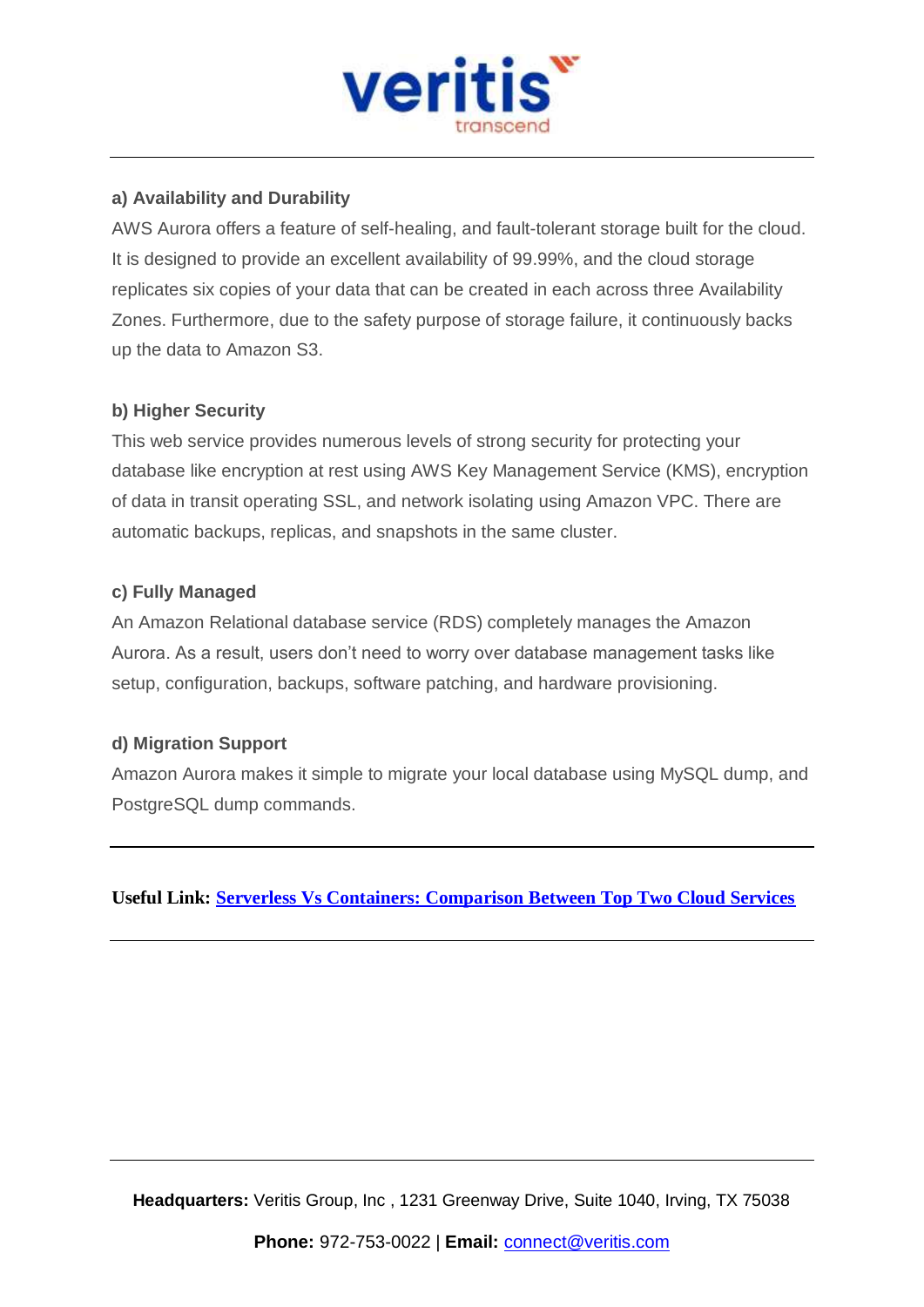# **Amazon Relational Database Service (RDS)**



Amazon RDS is a cloud-based relational database service that allows you to manage, and scale your application in the cloud. RDS has many database engines like Microsoft SQL server, Oracle Database, MariaDB, MySQL, PostgreSQL, and Amazon Aurora. It automatically backs up your database and keeps updating the software with the latest version. The service engine offers various instant types with different resources like network capability, storage options, CPU, memory, and it is a fully managed RDBMS service.

Administrators are allowed to control RDS With the AWS Command Line Interface, and AWS Management Console, which can decrease or increase your RDS requirements within minutes. These interfaces are used to deploy database instances to apply specific settings to users.

Additionally, RDS users can operate Access Management, and AWS Identity to define, and set permissions to access an RDS database.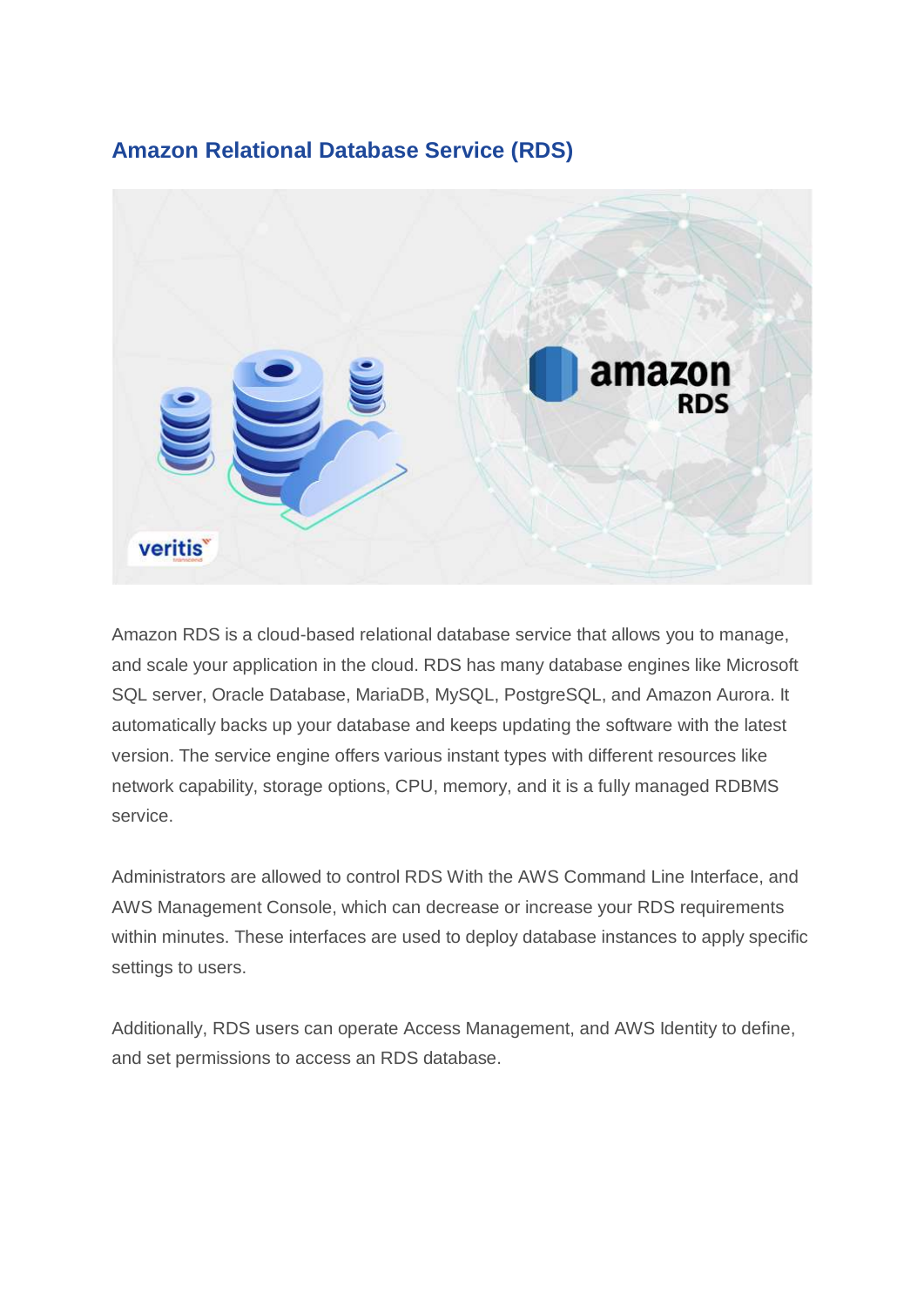

## **RDS Features**

- Amazon RDS automatically replace the host if the hardware fails
- No upfront payment is needed as RDS charges only for the resources consumed by the user and it also offers a few pricing models like 'Reserved instances', and 'On-Demand'.
- It provides high security to access their database and their related services.
- This relational database service engine manages automatic backup timings, and back up the transaction log up to five minutes.
- Users are allowed to capture snapshots daily of their database instances stored in Amazon S3.
- AWS service engine automatically acquires all the patches for the database software

**Useful Link[: Which Cloud has Better Private Connectivity: AWS or Azure or GCP?](https://www.veritis.com/blog/which-cloud-has-better-private-connectivity-aws-or-azure-or-gcp/)**

## **Comparison Between Amazon Aurora, and Amazon RDS**

| <b>Details</b> | <b>MongoDB</b>                                                                                              | <b>RDBMS</b>                                                                      |
|----------------|-------------------------------------------------------------------------------------------------------------|-----------------------------------------------------------------------------------|
| <b>Storage</b> | Storage can be expanded from a<br>minimum of 10 GB to a maximum of<br>64 TB depending on the<br>requirement | RDS permits 64 TB for most<br>engines but for SQL server, it<br>allows only 16 GB |

**Headquarters:** Veritis Group, Inc , 1231 Greenway Drive, Suite 1040, Irving, TX 75038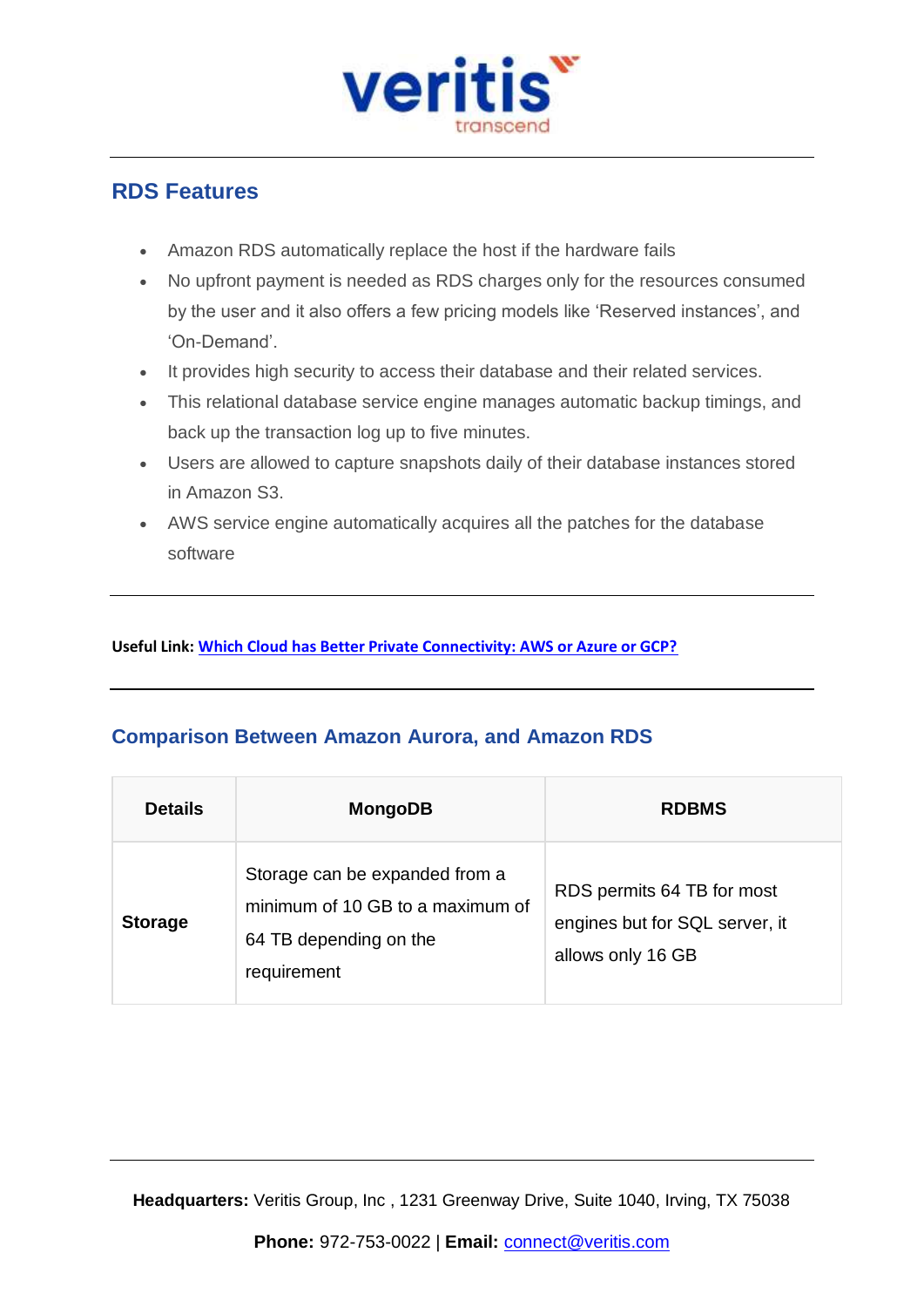| <b>Scalability</b>               | Aurora permits users to scale the<br>memory, and compute resources in<br>a few minutes up to a maximum<br>extent of 32 vCPUs, and 244 GiB of<br><b>RAM</b> | Same as Aurora                                                                                                                        |
|----------------------------------|------------------------------------------------------------------------------------------------------------------------------------------------------------|---------------------------------------------------------------------------------------------------------------------------------------|
| <b>Database</b><br><b>Engine</b> | Aurora supports two database<br>engines - MySQL 5.6, and<br>PostgreSQL 9.6.1                                                                               | RDS supports five database<br>engines – Microsoft SQL server,<br>Oracle Database, MariaDB,<br>MySQL, PostgreSQL, and Amazon<br>Aurora |
| <b>Replication</b>               | It supports fifteen replicas for the<br>provision                                                                                                          | It supports five replicas                                                                                                             |
| <b>Pricing</b>                   | It is difficult to predict the price as it<br>mainly depends on I/O operations                                                                             | Users allow to try it free of charge<br>with no minimum usage fee                                                                     |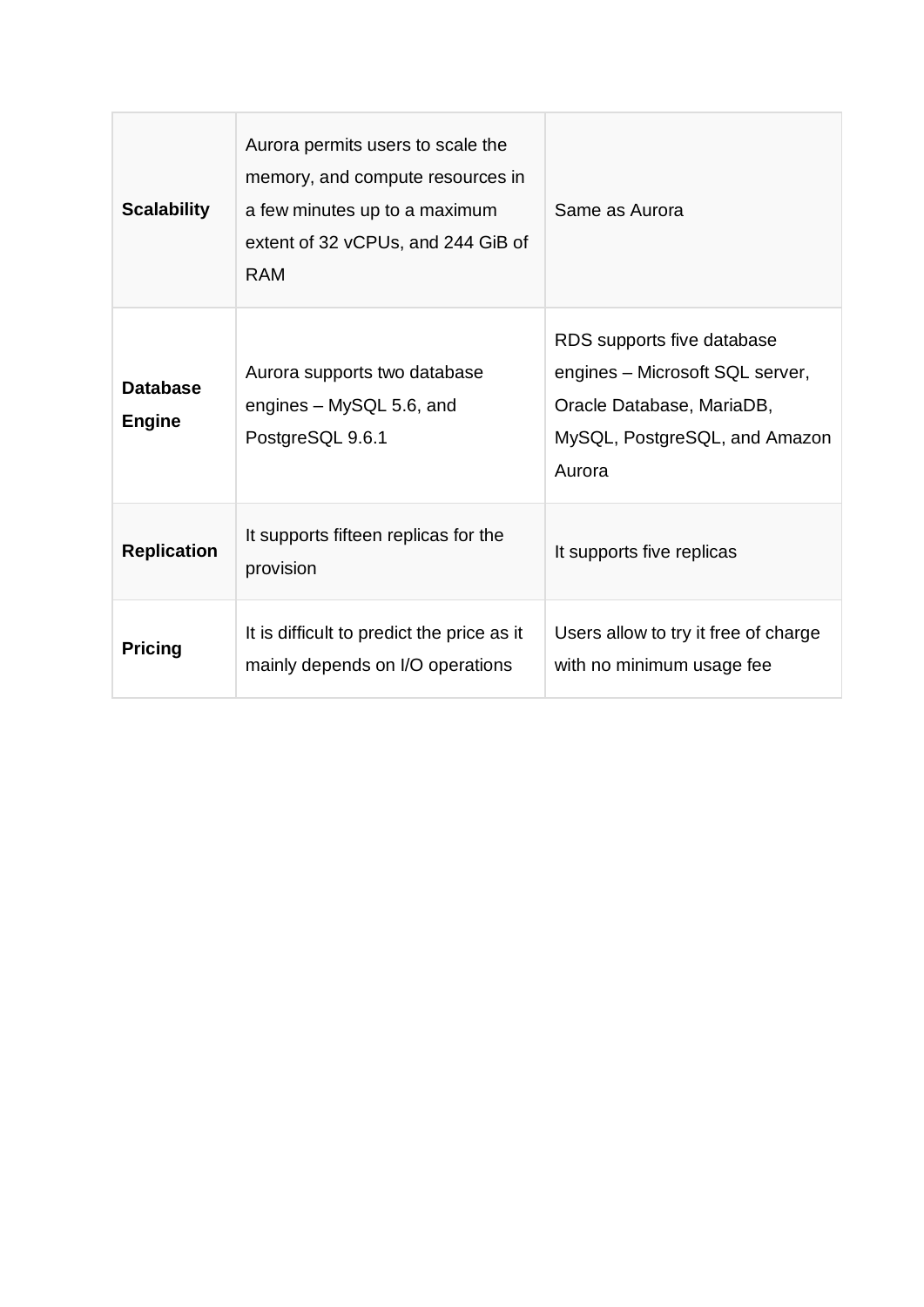

#### *Conclusion*



Before adopting any engine for your database, organizations have to weigh the pros and cons of both the services Amazon Aurora and Amazon RDS, and take the decision based on your requirement.

Amazon Aurora, and Amazon RDS are among the fastest-growing cloud platforms in the database service. While both the services are excellent, Amazon Aurora is the best option to go forward for any organization as it offers more features when compared to its counterpart.

Although there is a small increase in price, this is definitely a worth investing. However, RDS has its own unique advantage over Aurora as users would be able to try it for no expense and it supports more database engines.

**Headquarters:** Veritis Group, Inc , 1231 Greenway Drive, Suite 1040, Irving, TX 75038 **Phone:** 972-753-0022 | **Email:** [connect@veritis.com](mailto:connect@veritis.com)